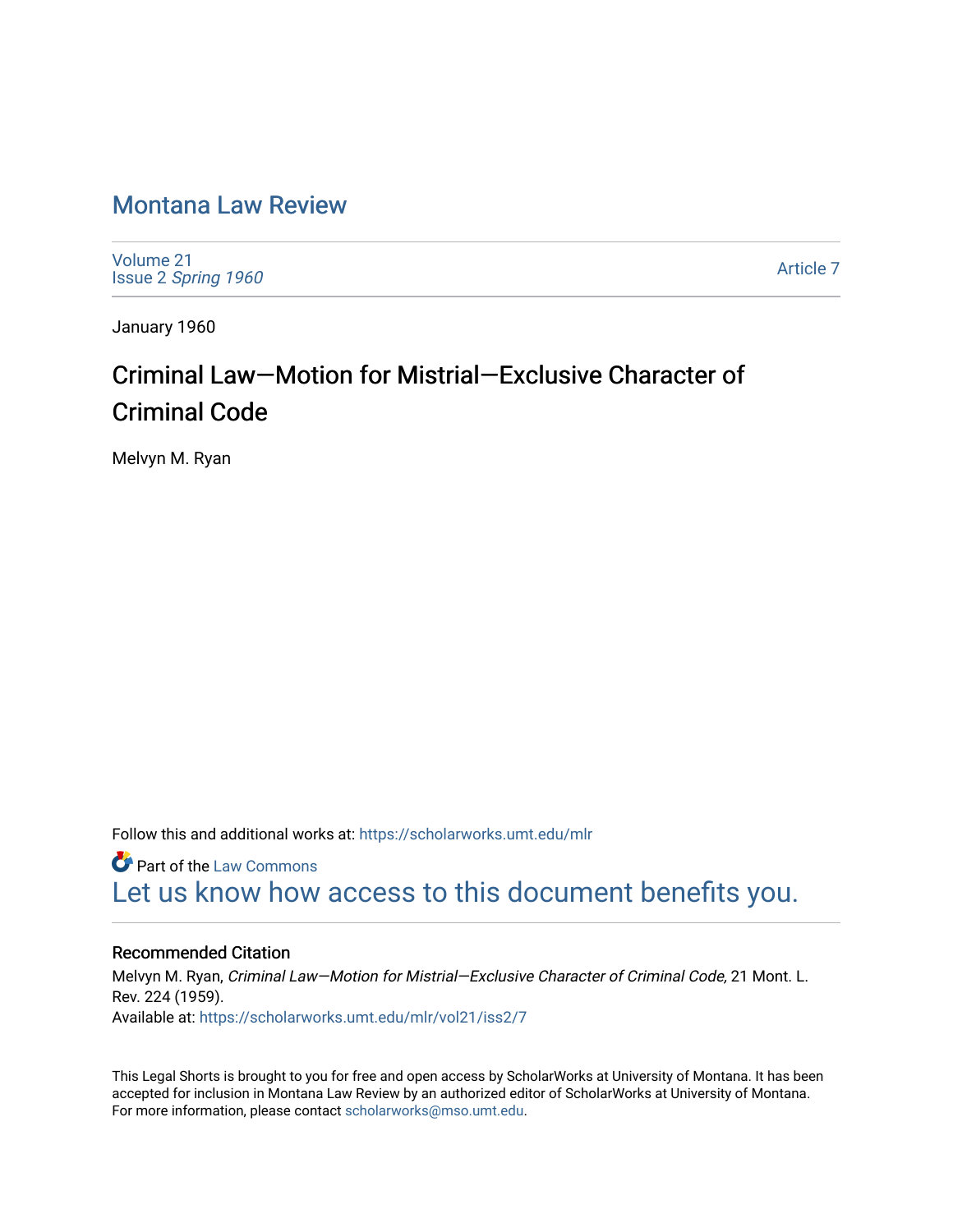prescribed by law for those inhabitants, who, by reason of age, infirmity or misfortune, may have claims upon the sympathy and aid of society." It is argued, with merit, that people who voluntarily leave their employment are not beset with a misfortune which gives them a claim upon the sympathy of society. But what about the families of such people? Certainly the family of a man who is simply shiftless should not be and is not denied aid or granted only one-half of the assistance necessary to meet a minimum subsistence compatible with decency and health. The family of a man participating in an ill-timed or prolonged strike is enduring as much misfortune as anyone else if there is not amply food for the table.

#### **G.** RICHARD DZIVI

CRIMINAL LAW-MOTION FOR MISTRIAL-EXCLUSIVE CHARACTER OF CRIMINAL CODE--Defendant was convicted of assault in the third degree. During the course of the trial, on four different occasions, the court denied defendant's motions to direct a mistrial on grounds of improper questions **by** the prosecuting attorney and of allegedly prejudicial testimony of a witness. On appeal to the Montana Supreme Court, *held,* affirmed. The denial of the motions for mistrial was not error where the prejudicial effect of the testimony and questions was cured **by** the trial judge's admonitions to the jury. *State v. Straight,* 347 **P.2d** 482 (Mont. **1959).**

Implied in the decision of the instant case is a recognition of the permissibility **of** a motion for mistrial, a motion not provided for **by** statute. The court said, in passing, "Regarding the propriety of a motion for mistrial, see *Hayward v. Richardson Construction Company."*

Dictum in the *Hayward case*,<sup>*'*</sup> decided at the same time, expressly approved the motion for mistrial in civil cases and overruled an earlier case which had held that "there is no authority in this state for making such a motion, based on such grounds, nor any for a trial to make such an order, on such grounds."' Justice Angstman in the *Hayward* case declared the earlier decision to be contrary to the rule recognized throughout the country, and announced the correct rule to be as follows:

Whenever it appears that there has been such misconduct in a trial, or prejudicial matter has been allowed to go to the jury, without opportunity to object in advance, the effect of which cannot be removed by an admonition on the part of the court, the aggrieved party may move the court to declare a mistrial. Failing in that, he will be deemed to have taken his chances with the jury.

In contrast, Justice Bottomly dissented from the majority statement of the rule on the ground that there is no statutory provision in this state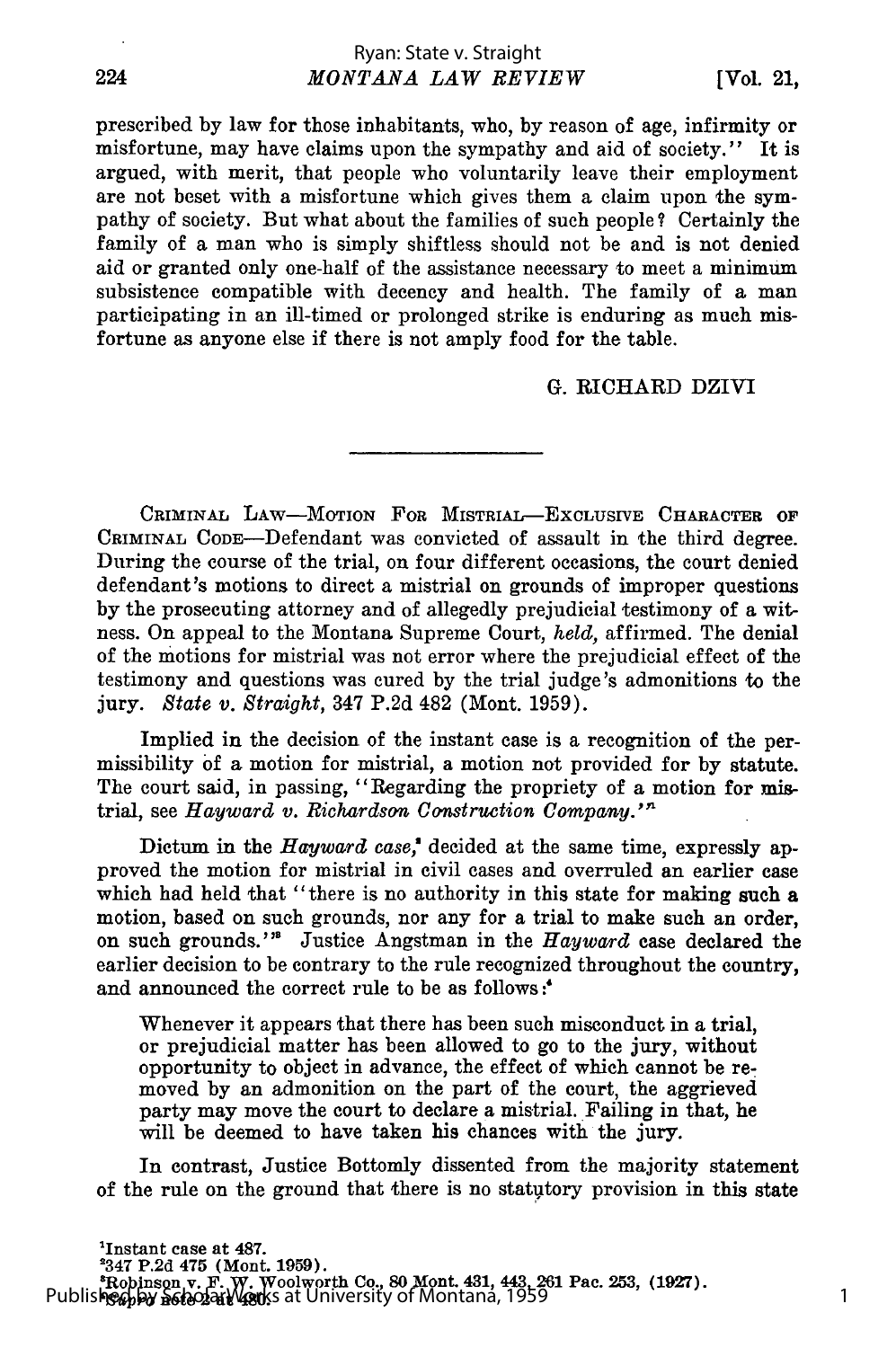for "either a motion for mistrial nor any statutory authority for a judge to declare a mistrial as in some other states. **"'** He added that the majority of the court was assuming legislative prerogatives by initiating such a procedure.

The instant case, which in context with the *Hayward* case clearly means to approve the use of the motion for mistrial in criminal case over Justice Bottomly's objection that such motion is not provided for by statute, raises once more the issue to what extent the procedural provisions in the Montana criminal code are complete and exclusive. Seven years earlier, in *State v. Bosch,'* the Montana Supreme Court, spealing through Justice Bottomly, enunciated the doctrine that the Montana criminal code is complete and, therefore, if a given procedure is not authorized by statute the trial court has no power to use it. Scrutiny of the case shows that this was only dictum, but as in the *Hayward* case, it was explicit dictum and was accompanied by the express overruling of prior inconsistent cases.

The statement in the *Bosch* case was made with reference to the propriety of using bills of particulars, which have neither statutory nor specific constitutional authorization. Although the court had, at various times earlier, declared the bill to be a commendable discretionary practice," a "right,"" and a right guaranteed by the Montana Constitution," its dictum in the *Bosch* case expressly declared that no such bill could be ordered by the courts and overruled the earlier cases to the contrary. The court said *:'*

We hold that in this state, where our Criminal Code is complete, and the legislature has designated specifically each step in the criminal procedure and practice, there is no authority for a demand for, nor for an order, requiring the furnishing of a bill of particulars. There is nothing to move the discretion of a trial court. Either every defendant is entitled to a bill of particulars as a matter of law, or where there is no law authorizing the same, no defendant is entitled to it.

The quoted language seems broad enough to exclude *any* procedure in a criminal action not expressly provided for in the code.

Despite the position taken in the *Bosch* case, however, several procedures and motions not provided for in the statutes have received recognition by the Montana Supreme Court. Among these are the withdrawal of a plea of guilty after judgment has been rendered, the right of review by the writ of error *coram nobis,* the pre-trial motion to supress evidence, and the motion for mistrial, already discussed.

No provision is made in the code which will allow a defendant to with-

2

<sup>&</sup>lt;sup>5</sup>Id. at 481.<br><sup>6</sup>125 Mont. 566, 242 P.2d 477 (1952).

<sup>&#</sup>x27;State v. Gondeiro, 82 Mont. 530, 541, 268 Pac. 507, 511 (1928).<br>"State v. Shannon, 95 Mont. 280, 26 P.2d 360 (1933).

<sup>&</sup>lt;sup>8</sup>State *ex rel.* Wong Sun v. District Court, 112 Mont. 153, 156, 113 P.2d 996, 997 (1941).

*<sup>&</sup>quot;Supra* note 6 at 588, 242 P.2d at 488. Those cases expressly overruled by the court, however, did not include the *Wong Sun* decision (supra note 9). This is a disconcerting omission since *Wong Sun* was the most recent decision and the one which https://schoolarumg.com/content/modulars/holarum.com/with the module module constitutional guarantee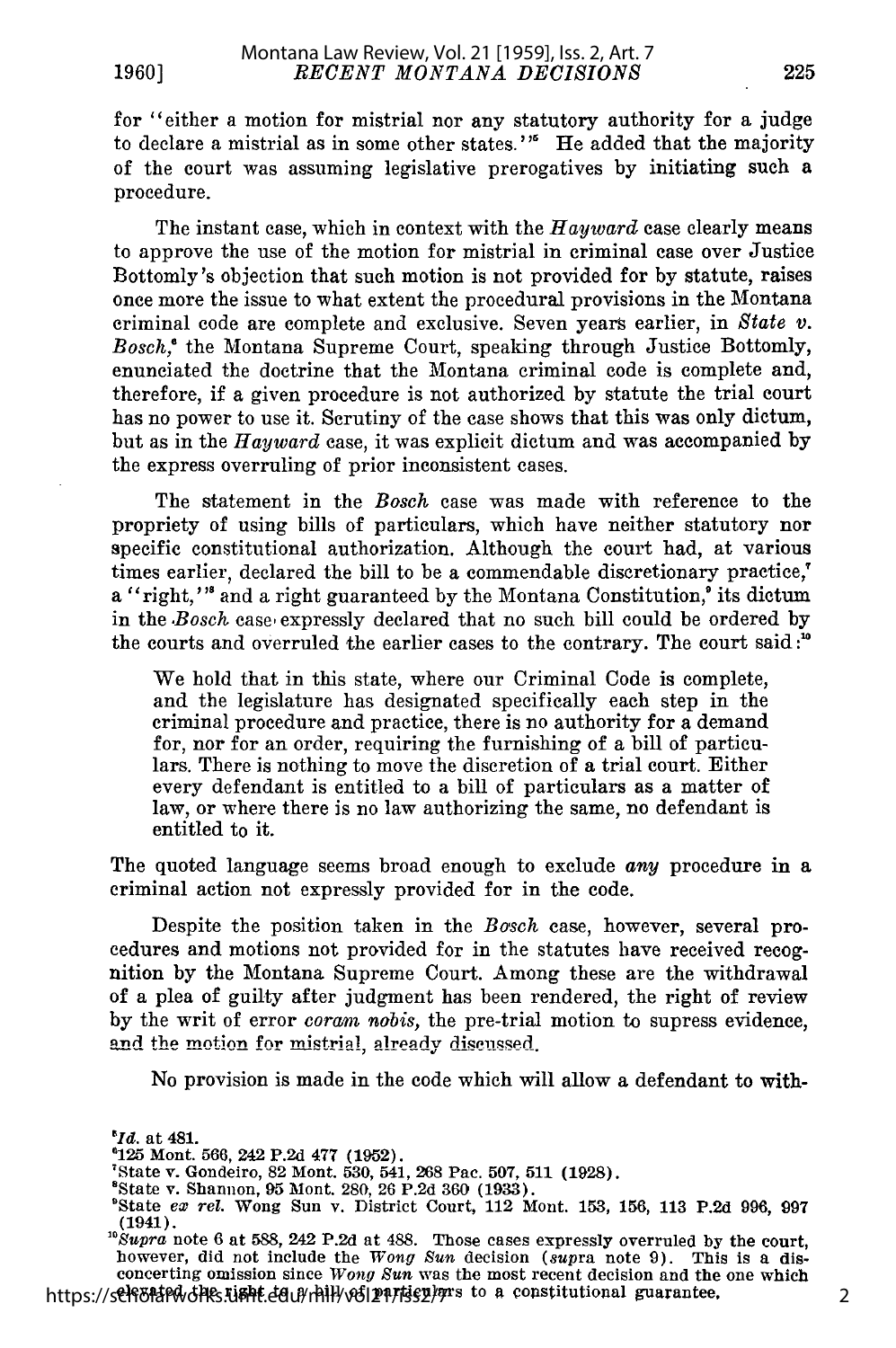draw a plea of guilty after judgment has been rendered. The statute" provides in part: "The court may, at any time *before* judgment, upon a plea of guilty, permit it to be withdrawn, and a plea of not guilty substituted." (Emphasis added.) In construing this provision the Montana court, in *State ex rel. Foot v. District Court,* stated **:"** "It is our opinion that a motion to withdraw a plea of guilty and substitute therefor one of not guilty, either before or after judgment, is addressed to the sound discretion of the trial court." The court construed the clear legislative limitation that the motion must be made *before* judgment not to bar those motions made *after* judgment. This procedure was allowed in several other decisions both before<sup>13</sup> and after<sup>14</sup> the *Bosch* case.

*Coram nobis,* also, is not provided for in the code. This writ was altogether unknown to Montana law until 1951 when the court apparently assumed its availability in the case of *State v. Hales.'* Hales, serving a prison term for the crime of grand larceny, submitted papers in the nature of a writ of error *coram nobis* to the Supreme Court. The court noted that proper application for such a writ is to the court which rendered the judgment and ordered the petition forwarded to the trial court without further comment. Although in a later case<sup>16</sup> the writ was denied, it was upon grounds other than the exclusive character of the code, and Justice Davis, referring to *coram nobis,* conceded **:"**

It may be that where the legislature has not spelled out the regulations and limitations, which are to bound our jurisdiction, we may act consistent with our own concept of the authority given this court by the Constitution ... It is undoubtedly true also that if the case is exigent, this court may act to meet the emergency, even though the legislature has prescribed regulations adequate to review the ordinary case by appeal, *i.e.,* by framing and issuing its own original writ to fit the case.

Furthermore, in an original proceeding before the Montana Supreme Court in September, 1959, one Blakeslee, an inmate of the state prison, petitioned the court for a "Writ of Coram Nobis."<sup>38</sup> The court denied the petition but without prejudice to his right to apply to the district court for the same relief. Thus the Montana court remains willing to admit the availability of coram nobis in criminal practice."

The pre-trial motion to suppress evidence obtained by an unconstitutional search and seizure is another extra-statutory procedure existing in

<sup>19</sup>Although this writ is technically civil in its nature, it has always been used exclusively in connection with criminal proceedings in a manner somewhat similar Published hay exched rules which the west it was Montana, 1959 the criminal code.

226

**<sup>1</sup>REVISED CODES OF MONTANA,** 1947, § **94-6803.**

<sup>&</sup>quot;81 Mont. 495, **503, 263** Pac. **979, 982 (1928). 'E.g.,** State v. McAllister, **96** Mont. 348, **30 P.2d 821** (1934) **;** State v. Casaras, **<sup>104</sup>** Mont. 404, 66 **P.2d 774 (1937).**

<sup>&</sup>quot;E.g., State v. Morgan, 131 Mont. 58, 307 P.2d 244 (1957).<br>
"E.g., State v. Morgan, 131 Mont. 58, 307 P.2d 244 (1957).<br>
"124 Mont. 614, 230 P.2d 960 (1951). See Briggs, "Coram Nobis"—Is It Either an Available or the Most S

<sup>&</sup>quot;State v. Zumwalt, **129** Mont. **529, 291 P.2d 257 (1955).**

*<sup>&#</sup>x27;Id.* at 534, **291 P.2d** at **260.**